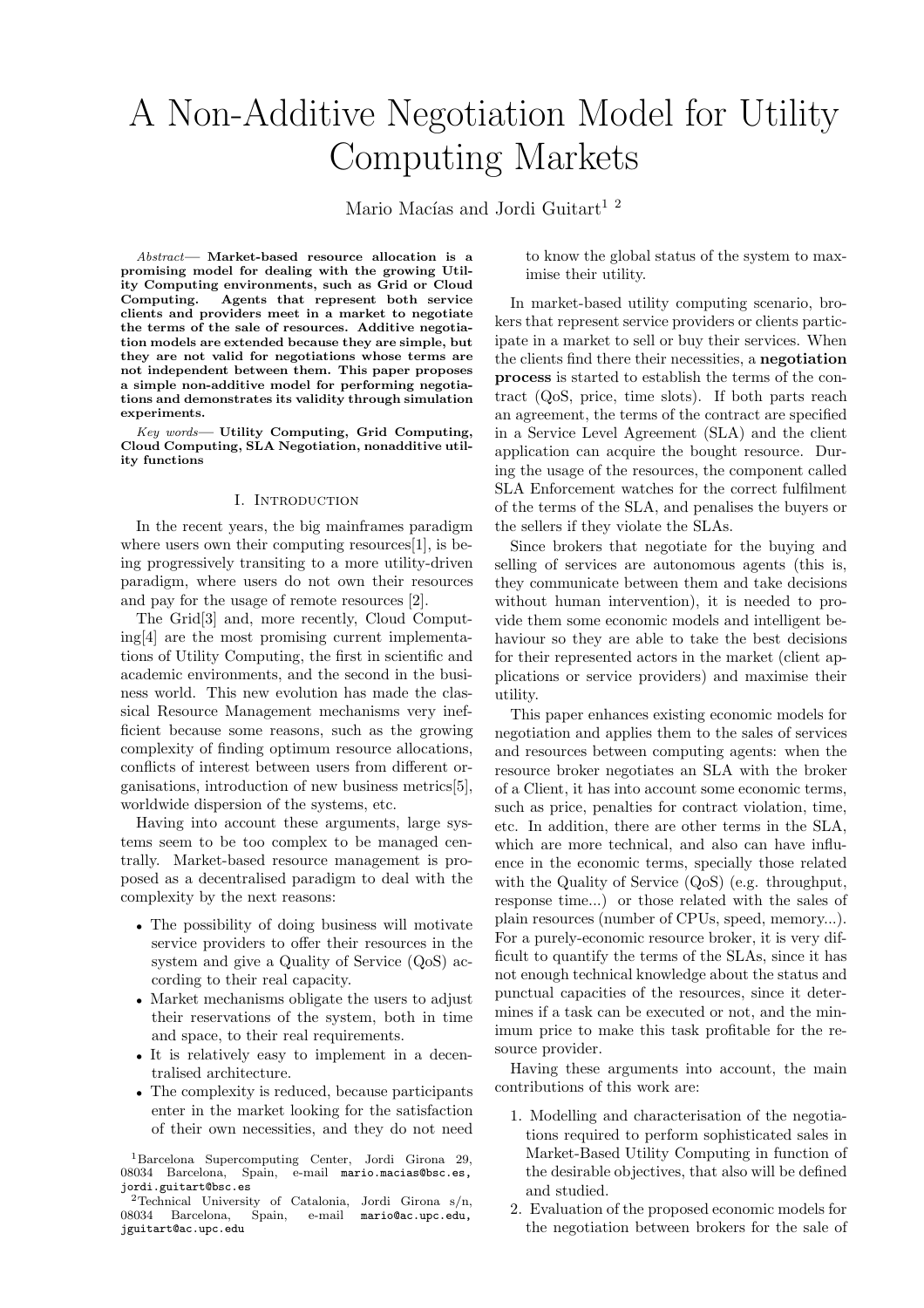computing utilities. This includes the comparison of several values for the parameters of the model and the evaluation about its feasibility and influence in the achievement of desired objectives.

3. Usage of low-level dynamic knowledge, provided by the resource fabrics, for giving support to economic negotiations. The required knowledge is defined by the contributions enumerated in point 1 and 2, and is acquired in real-time from the monitorisation of the Resource Fabrics.

The rest of the paper is organised as follows. Section II describes the component created to deal with both economic and technical issues in the market. Section III describes the scenario where the negotiations carry out. Section IV described the models used for the negotiation. Section V describes the evaluation environment and the results of the simulation. Finally, section VI shows the conclusions of this work and points to some future research lines.

## II. Economically Enhanced Resource **MANAGEMENT**

To help market brokers taking decisions about the sales of the resource fabrics, an Economically Enhanced Resource Manager (EERM) [6], [7] is introduced as an intermediate point to deal with the economical and technical issues.

The EERM interacts with various other components, namely a Market Broker and the Resource Fabrics. There is a Utility Computing Market, which is a middleware where client and provider brokers query the prices and offer the services on the Market, respectively. Resource Fabrics refers to Grid Middlewares such as Condor [1], Globus [8], or Web Application Servers such as Tomcat.

The main functions of EERM are:

- Decide whether incoming tasks are accepted or not, based of the usage of the resources for a given time slot, the client priority, and the sale price.
- Calculate prices for offered jobs and services based in current market status, current resource usage and predictions about the impact of a job in the usage of resources.
- Check that the accepted SLAs can be kept. If one or more SLAs can not be fulfilled it takes the decision to suspend or cancel jobs to ensure the fulfilment of the other SLAs and maximise overall revenue.
- It is responsible of the communication with the local resource managers and influences the local resource management to achieve a more efficient global resource use.

The behaviours in the previously enumerated functions can be tuned with policies.

# III. NEGOTIATION PROTOCOL

Before the negotiation starts, the EERM of the Service Provider must register its offered services in

the Service Discovery component. For each service, it is provided some semantic information that allows to identify what service is and its functionalities, and an extra meta-SLA with some data about the SLA terms (also known as Service Level Objectives) that the service provider is willing to negotiate, such as response time, throughput, quality (for example in video compression), duration of the service, etc.

When a **Client Broker** wants to acquire a service, it queries the Service Discovery by providing some semantic information, and the Service Discovery returns a list of the Service Providers that match the requirements (every provider has its own EERM) and the meta-data about the negotiable SLA terms.

The next process is similar to the one described in the WS-Agreement specification [9], but with an extra iteration in the negotiation. Before starting the negotiation the Client Broker selects the most interesting services, and creates a proposal of agreement for each one; using the meta-data it creates an uncompleted SLA with its requirements, and leaves other SLOs as void, to be completed by the EERM in the next negotiation process.

When the EERM receives the SLA proposal, it evaluates if the proposed terms can be accepted. If the Client broker received from the EERM an acceptance message or a counter-offer, it evaluates it and finishes the negotiation by not accepting the SLA or by sending a confirmation message to the EERM.

#### A. Assumptions

Since this paper is focused in the negotiation process, some components of a Market are ignored and assumed that they are present:

- There is already a service discovery mechanism where providers can offer their services, and clients can look for them by providing some semantic information.
- The EERM has a SLA decomposition component that is able to translate from the Service Level Objectives (SLO) that compose the SLA, such as response time or throughput, to systemlevel thresholds, that are used to assign the correct number of resources to a service, for fulfilling the agreed SLA.

## IV. NEGOTIATION MODEL

# A. Characterisation of the negotiation

Once the scenario has been defined, it is time to define the content and details of the research of this paper. Since it is focused in the usage of resourcelevel information for enhancing the SLA negotiation in utility computing markets, the first step to do is to characterise the negotiation. To do that, this paper takes into account the Organizing Questions that Raiffa proposed in his book [10].

Two monolithic parties Broker agents can take the negotiation decisions autonomically.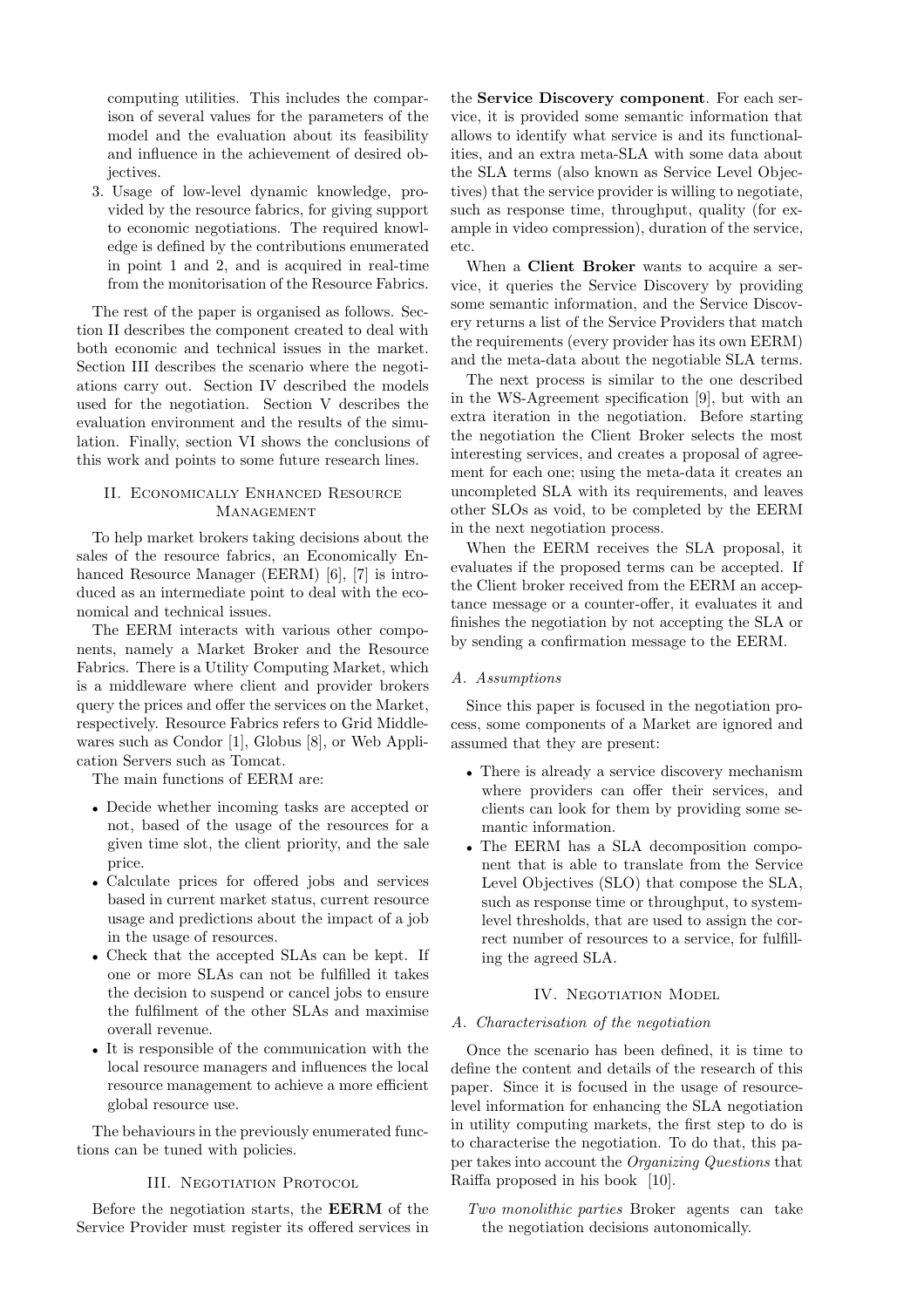- Repetitive game What one of the parties do in a negotiation can be taken into account in future negotiations (reputation)
- Multiple issues Such as price, time and several SLOs.
- Some fixed threats If there is no agreement, the client will look for another provider; if the provider oversells its resources, there is the threat breaking the SLAs.
- Binding contracts And there are entities such as SLA Enforcement to check at any moment that the contracts are being fulfilled and, if not, make the violating party to pay a penalisation.
- Cooperative antagonism The disputants recognise that they have differences of interests; they would like to find a compromise. They do not have malevolent intentions, but neither are they altruistically inclined.

## B. On the usage of non-additive utility functions

The first issue that must be defined is the analytic model for representing the negotiations that will be performed by the Economy Agent. This model must take into account the negotiated SLOs and other terms, such as client classification or reservation slots plus the sale price.

Traditional negotiation models for utility computing are based in the "two parties, many issues" model proposed by Raiffa[10] and Faratin [11]. This model is pretty easy to manage and calculate the maximum and minimum utilities: during the negotiation process, the provider can know easily which addends to increase or decrease in order to increase the utility and keep it the nearest possible to the maximum. However, it has a problem: it is an *ad*ditive model which assumes that all the factors are independent from the others. This is not true, since some factors such as the price are strongly related with the SLOs, the type of client, etc.

Let  $S$  be the SLA under negotiation, the nonadditive utility function  $U$  used in this paper for the service provider is the next:

$$
U(S) = \sum_{i=1}^{m} o_i u_i(S)
$$
 (1)

Where  $m$  is the number of goals for the provider, such as revenue maximisation, high reputation, performance maximisation, high occupation of resources, satisfaction of certain type of users, etc.  $u_i$  is the sub-utility function that defines how much will be the objective *i* satisfied, and  $o_i$  is a number between 0 and 1 that defines the priority that the provider assigns to the concrete objective. It must be considered that  $\sum_{i=1}^{m} o_i = 1$ .

Although Equation 1 is similar to an additive function, actually it is not. Instead of calculating each of the sub-utility functions in function of a single SLA term and finally add them up, Equation 1 calculates all the sub-utilities in function of the whole SLA. This is because the different objectives are not independent from the others and, for example, revenue maximisation can affect negatively the client satisfaction. Following this example, an additive function will suppose that increasing the revenue will always increase the general utility, but that might require to break some agreed SLAs [7], [12] and in consequence, decrease the general user satisfaction. If the weight assigned to the user-satisfaction goal is higher than the assigned to revenue maximisation, the global utility will decrease instead of increase.

The usage of non-additive utility functions will allow a more accurate definition of the utility; however, finding the maximum utility analytically is much more difficult.

## C. Negotiation terms and Utility functions

First is needed to define the set  $O$  of objectives, the set S of SLA terms and the utility function  $U(S)$ that calculates how beneficial the proposed SLA for the objectives of the provider is.

Let  $O \subseteq \{o_{rv}, o_{cc}, o_{ph}, o_{rp}\}\$ the set of objectives, where:

- $o_{rv}$  is the objective that defines the maximisation of the revenue. The higher is the revenue the higher is  $u_{rv}$ .
- $o_{cc}$  is an objective used for client classification [13]. This gives preference to the local users (or users from a near organisation) over the users from non-related organisations.
- $o_{ph}$  is the objective that gives preference to tasks or services to be executed in off-peak hours, to prevent the system overload during peak hours.
- $o_{rn}$  is the objective used for maximising the reputation of the provider [14].

The simulations performed in this paper demonstrate how the behaviour of the provider can be modulated only by changing the values of the components of O that multiply their associated sub-utility functions  $u_{rv}, u_{cc}, u_{ph}, u_{rp}$  in negotiation time as can be shown in the general utility function (Equation 2).

$$
U(s) = o_{rv}u_{rv} + o_{cc}u_{cc} + o_{ph}u_{ph} + o_{rp}u_{rp}
$$
 (2)

The next subsections describe and justify the subutility functions in the simulation, calculated in base to the SLA  $S \subseteq \{M, C, CP, Rev, \Delta t\}$ , where  $M, C$ are the Memory and CPUs amount to acquire,  $0 \leq$  $CP \leq 0$  is the indicator of Client Priority,  $\Delta t$  is the time slot where the resources are assigned and Rev is the revenue acquired by the sale. All the sub-utilities are normalised to the same range [−1, 1] because otherwise the influence of the weights O would be distorted by the differences between the ranges of the sub-utilities.

#### C.1 Revenue Maximisation

When negotiating the sale of a good, the **reserva**tion price of the seller is the minimum price that the seller can accept without losing money for the sale. The reservation price of the buyer is the maximum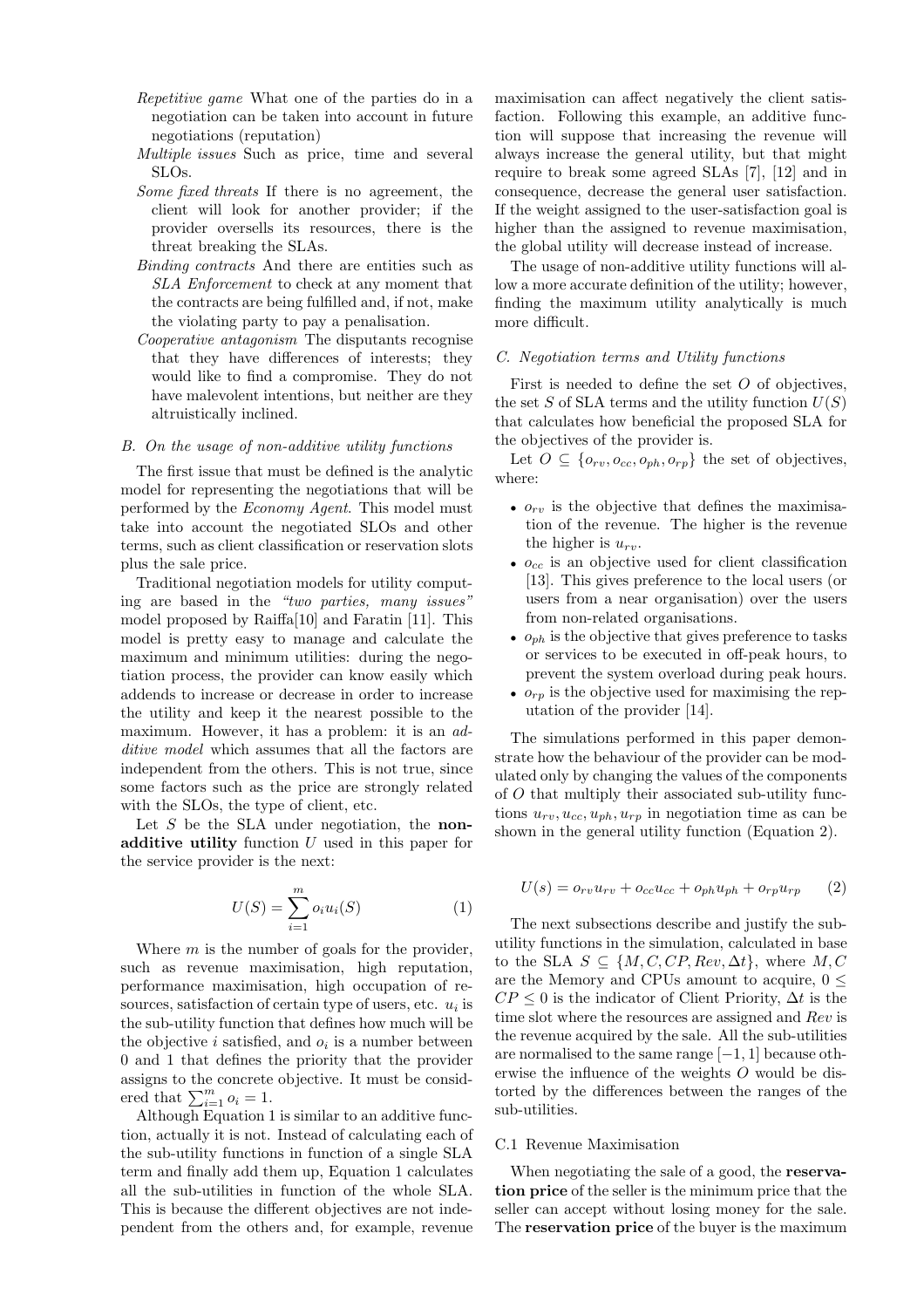

Fig. 1. Reservation Price of both Buyer and Seller



Fig. 2. Utility function used for Client Classification

price it can pay and do a sale which is beneficial for its objective (see figure 1).

Equation 3 defines the utility for given revenue:

$$
u_{rv}(S) = \frac{Rev - RP_s}{RP_b - RP_s} \tag{3}
$$

The main issues of implementing this formula are to know the reservation price of the buyer, which only can be speculated. In the simulations performed, it has been defined an aggressiveness factor, that increases or decreases  $RP_b$  in function of the status of the resources: too much free resources imply that the prices are too high in a competitive market, so  $RP_s$  is being progressively reduced to match the equilibrium status in sales.

#### C.2 Client Classification

In this paper, client classification is performed through price discrimination [13]. The parameter  $CP$  is the Client Priority, it tends to 1 when the Client is much related to the organisation of the provider, and tends to 0 when there is absolutely no relation between the Client and the Provider.

Equation 4 is used to define the utility for client classification. Given  $u_{rv}$  and  $CP$ , if the Client priority is high, the utility will be higher when  $u_{rv}$  is low (the provider must not be expensive for related clients). If the Client priority is low, the utility will be higher when  $u_{rv}$  is high (see figure 2).

$$
u_{cc}(S) = \begin{cases} CP + u_{rv} & \text{if } u_{rv} < 1 - CP \\ 2 - CP - u_{rv} & \text{otherwise} \end{cases}
$$
 (4)

## C.3 Priorisation of Off-Peak hours

Let  $\Delta t = t_f - t_i$  be the interval of time where the task is executed,  $C_{tot}(t)$  be a constant function whose value is the number of CPUs of the Provider,  $C(t)$ be a constant function whose value the number of CPUs requested to the task under negotiation, and  $C_{used}(t)$  be a function that describes the number of busy CPUs in the provider over time. Equation 5 is the utility function that is higher when more resources are free, and near 0 when the provider resources are near its maximum occupation.

$$
u_{ph}(S) = 1 - \frac{\int_{t_i}^{t_f} C_{used}(t) + C(t) dt}{\int_{t_i}^{t_f} C_{tot}(t) dt}
$$
 (5)

In the simulation, both CPU and Memory are negotiated. But since CPU is the bottleneck, it is used as a resource for calculating the peak hours.

#### C.4 Utility for reputation

Let  $R_0$  be the reputation of the provider in negotiation time,  $R$  be the future reputation of the provider in case of SLA violation (updated as described in  $[14]$ , and P the probability of violating an SLA (calculated in base to past statistical data); Equation 6 shows the utility of keeping the provider's reputation:

$$
u_{rp}(S) = \frac{PR + (1 - P)R_0}{R_0} - 1\tag{6}
$$

Notice that this utility function ranges from -1 to 0, since losing the current reputation is bad, and keeping it is neither good nor bad for the provider.

#### V. EVALUATION

This section describes the experiments performed for checking the validity of the model. A statistical method is used to check the influence of each of the parts of the model. Due to resources limitations (hundreds of different providers are compared in a same market), the model has been checked using a simulation of a market.

#### A. Simulation Environment

A simple market has been simulated to test the validity of the negotiation model. A Client Broker that can represent a Web Client or a Grid Client enters in the market to ask for web workload or for plain resources. The workload for grid has a pseudo-random distribution and the workload for web services follows a distribution as shown in figure 3, taken from a real web application, with peak and off-peak hours.

Grid Clients send a SLA proposal where is specified the plain resources (CPU and Memory) to buy, the duration of the job, and a time interval where the job can be executed (bigger than the duration, to let the EERM schedule the best execution time). Web Service Clients send a required workload for a service, and a fixed time interval to use the services (there is no arbitrary schedule of the reservation, since web users want the services for the same moment).

A Client looks for potential providers in the market discovery and sends SLA Proposals to all of them.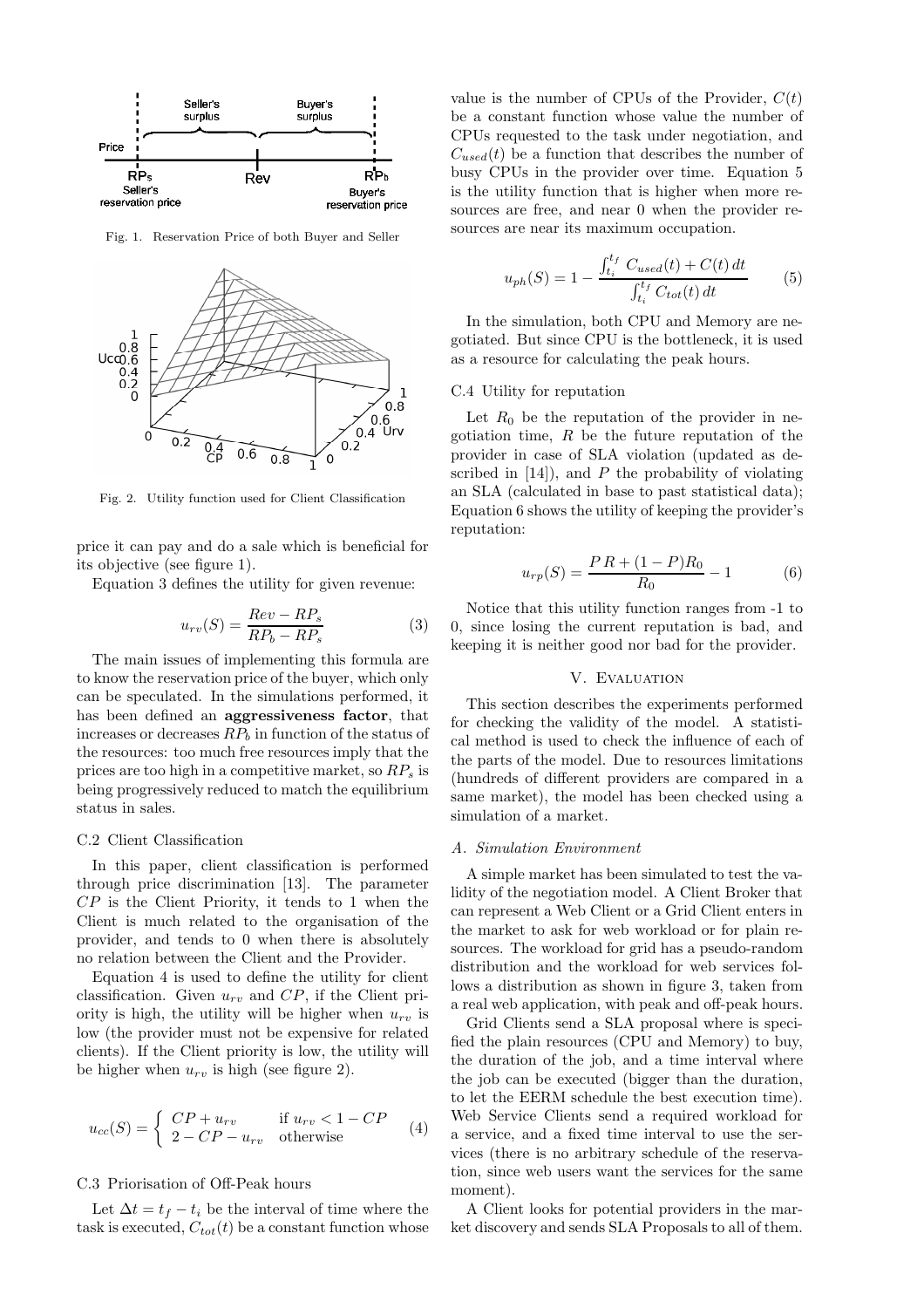

Fig. 3. Sample of Daily workload of a Web Server

|            | Dem. exc. | Off. exc. | Equil.   |
|------------|-----------|-----------|----------|
| Avg. Price | 0.487     | $-0.402$  | $-0.452$ |
| Revenue    | $-0.542$  | $-0.410$  | -0.454   |

TABLE I

CORRELATIONS BETWEEN  $o_{rv}$  and the average price per CPU used and the total revenue

After that, the providers accept/deny the proposals and return to it a time allocation and a price, based on the maximisation of their utility function. Finally, the Client chooses the Provider with a best price and time schedule for its interests and sends it a confirmation.

The provider can violate the SLA due to an internal error, or because it receives a proposal from another Client that can not be allocated but is interesting to accept it and cancel the other (it is decided by the utility function having into account objectives such as client classification or revenue maximisation) [12], [7] . This violation will affect to the reputation of the provider, which is taken into account by the Client in negotiation time.

The simulation is performed in a competitive market with 100 providers, whose objective weights of the utility function are generated randomly.

## B. Simulation Results

This section shows the results of the simulation in terms of the four objectives described in section IV-C.

## B.1 Revenue Maximisation

Table I shows how the influence of  $o_{rv}$  in the average price per CPU/hour and the total revenue of the provider in function to the market status: demand excess, offer excess, and equilibrium [15].

In an Demand Excess scenario, where the provider can be more aggressive in its negotiations (because there are more clients interested on acquiring its services), it can be observed a positive correlation between  $o_{rv}$  and the average price per CPU/hour. However the correlation with the total revenue is negative, because higher prices will entail clients to look for other providers and there are fewer sales of resources. When there is Offer Excess or the market is in Equilibrium,  $o_{rv}$  has a negative influence both

|               | Dem. exc. | Off. exc. | Equil.   |
|---------------|-----------|-----------|----------|
| Avg. Price    | $-0.504$  | $-0.166$  | $-0.199$ |
| Revenue       | 0.280     | $-0.143$  | $-0.130$ |
| Avg. Affinity | 0.603     | 0.249     | 0.314    |

TABLE II

CORRELATIONS BETWEEN  $o_{cc}$  and the average price per CPU, the total revenue and the average affinity of **CLIENTS** 

|            | Dem. exc. | Off. exc. | Equil. |
|------------|-----------|-----------|--------|
| Avg. Price | 0.292     | 0.471     | 0.586  |
| Revenue    | 0.243     | 0.451     | 0.527  |

TABLE III

CORRELATIONS BETWEEN  $o_{ph}$  and the average price per CPU used and the total revenue

in the revenue and in the average price, because the sales are very low and the aggressiveness coefficient defined in IV-C.1 decreases dramatically.

#### B.2 Client Classification

Table II shows the effectiveness of the inclusion of  $o_{cc}u_{cc}(S)$  in the general utility function: the higher is  $o_{cc}$ , the higher is the affinity. This can be specially observed when there is a demand excess and all the prices grow dramatically: the providers with high affinity are a refuge for the clients, where they can get better prices.

As described in section IV-C.2,  $u_{cc}$  is strongly related with  $u_{rv}$ . Table II reflects this relation as a negative correlation between the  $o_{cc}$  and the average price. However, related to the total revenue, the correlation is positive in the demand excess scenario because providers with low prices sell more resources.

### B.3 Priorisation of off-peak hours

Workload for Web Services have fixed intervals but an irregular distribution (figure 3), and workload for Grid Tasks have a random distribution, but since they are not real-time applications, they can be scheduled to be executed in the future. Figure 4 shows how the inclusion of  $o_{ph}u_{ph}(S)$  in  $U(S)$  makes the providers the possibility for giving better prices to the clients in off-peak hours and, in consequence, the Grid Jobs are automatically executed when the Web Services workload is low.

Table III shows how  $o_{ph}$  has a positive influence on the money earned by the provider. This is because the higher is  $o_{ph}$ , more jobs are allocated in the offpeak hours and the provider earns in this time slot a money that otherwise would not earn, and it also makes lower the price of peak hours, making the resources more attractive for web-services clients.

## B.4 Reputation

Figure 5 shows clearly the importance of keeping a high reputation. In the experiments, the revenue increases almost linearly with the reputation. At equal